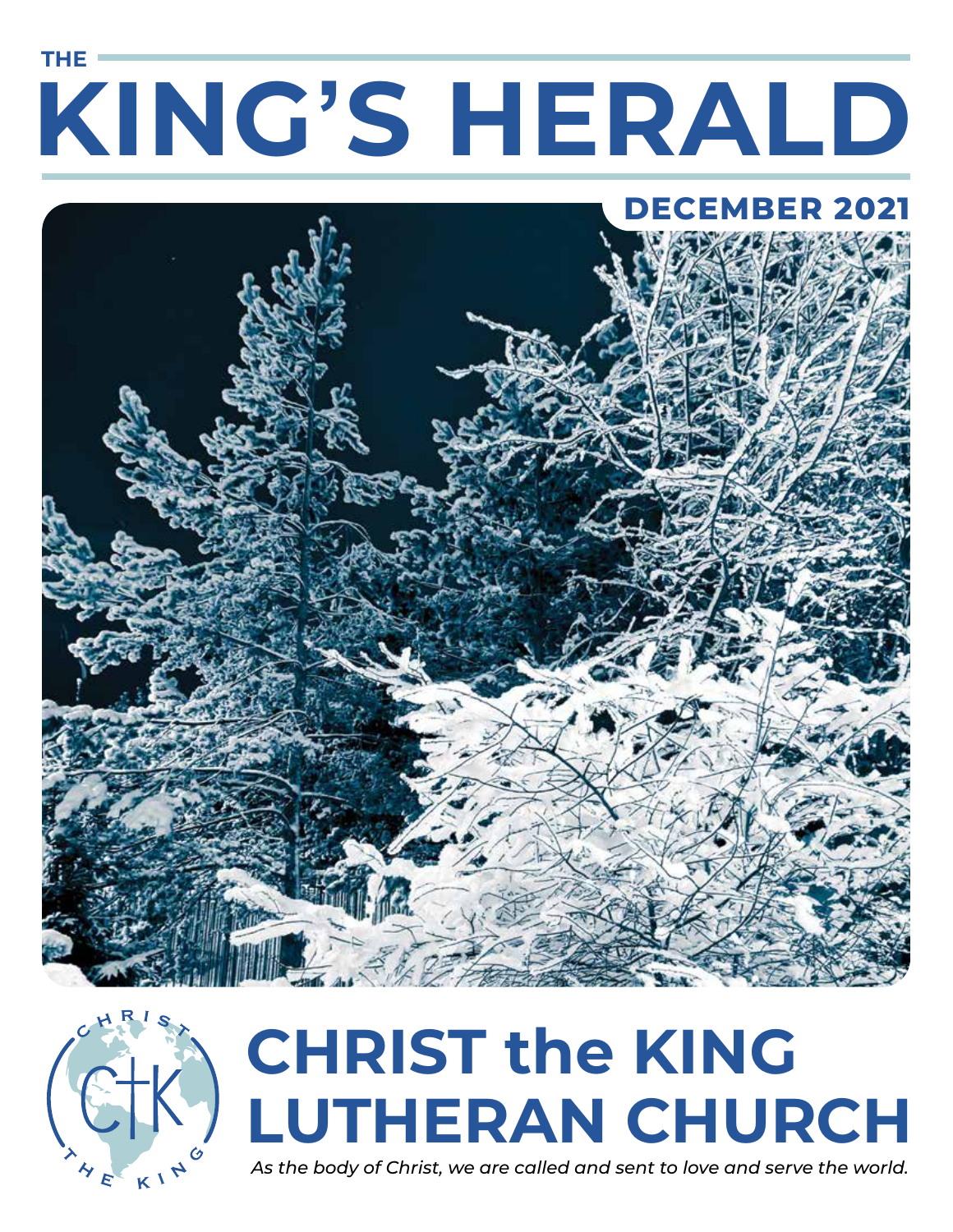

**Senior Pastor**  Rev. Caroline Satre *csatre@ctkluth.com* 

**Pastor**  Rev. Brad Davick Cell: (847) 271.1413

**Pastor Emeritus**  Rev. Loren Van Oort

**Music Ministries**  Hillary Doerries

**Office Manager**  Debbie Radecki

**Mission Coordinator**  Jill Harms

**Child & Adult Faith Formation Coordinator**  Sarah Felde

**Youth Faith Formation Coordinator**  Kara Clark

**Multimedia Coordinator**  Adam Raschka

**Custodian**  Jean Schlemmer

**Choir Accompanist**  Bev Butler

**Sacred Music Intern**  Christina Beasley

**The King's Herald Layout & Design**  Shawn Freehling

#### *The King's Herald is*

*a monthly newsletter of Christ the King Lutheran Church. It can also be found under the "King's Herald" tab on our website: www.ctkluth.com*

# **BECOMING THE GIFTS OTHERS NEED**

*How silently, how silently the wondrous gift is given.*

*I would be silent now, Lord, and expectant… that I may receive the gift I need, so I may become the gifts others need.*

As one who is as much introvert as extrovert, I have enjoyed a quieter, more inwardly focused period of life (though I would never wish a pandemic to provide it). But as this Christmas approaches, I'm also looking forward to a more outwardly focused season. I'm looking forward to thinking less about what I can (or cannot) touch, and more about *whom* I might touch. I'm looking forward to thinking less about insulating myself and my family from potential danger, and more about those who are always in potential danger. I'm looking forward to thinking less about managing an ever-changing array of protocols, and more about energizing myself and others to become (as the prayer above puts it) *"the gifts others need."*

If you, too, are ready for a more outwardly focused season, consider joining me at Christ the King's **Advent Action Dinner**. On Sunday, December 12, beginning at 5 pm, we will gather in Van Oort Hall, partake in a thematic three-course meal supported by CtK's "Good Idea Fund," and discuss three tangible ways we can come together to make a lasting impact.

Here's a preview of the evening's "food for thought."

#### **Word & Table**

In the past few months, Word & Table has invited people across Michiana (and beyond) to read, reflect, listen, and learn about poverty. We have discussed questions like: What are the causes and effects of poverty? How can limited resources have the biggest lasting impact? How can I help in a meaningful way?

Now it's time to get down to business: What might we DO? If you would like to be part of something meaningful, enjoy collaboration, and feel moved to make a small difference in your own backyard, the action component of Word & Table is for you! To get involved, talk to **Pastor Caroline** or email **Sarah Felde** at **sfelde@ctkluth.com**.

#### **Refugee Resettlement**

Did you know there are almost 7,000 Afghan refugees in the state of Indiana? They are temporarily housed at Camp Atterbury in the south-central part of the state, waiting to be resettled in Indianapolis, Fort Wayne, and elsewhere. At least 30 or so refugees are likely to make their home in St. Joseph County. Exodus World Service is coordinating the resettlement efforts in Indiana; United Religious Communities is coordinating an effort in South Bend. With a committed team of people, CtK can be part of the local effort to welcome the stranger, walking with them during their first year in the United States. To learn more, contact **Jill Harms** at **jjharms@iastate.edu**.

#### **Faith in Indiana**

Faith in Indiana is a grassroots advocacy organization that connects people of all faiths and mobilizes them to work for racial and economic equity at the state and local level. You may have seen the St. Joseph County chapter in the headlines as they've pushed South Bend to reform its police use-of-force and disciplinary policies, partnered with the county health department to take action on lead poisoning in children, and urged local leaders to establish public treatment centers for individuals suffering mental health crises. Just this month, they successfully lobbied the county to accept \$3 million in federal grants that will support community health initiatives in marginalized neighborhoods.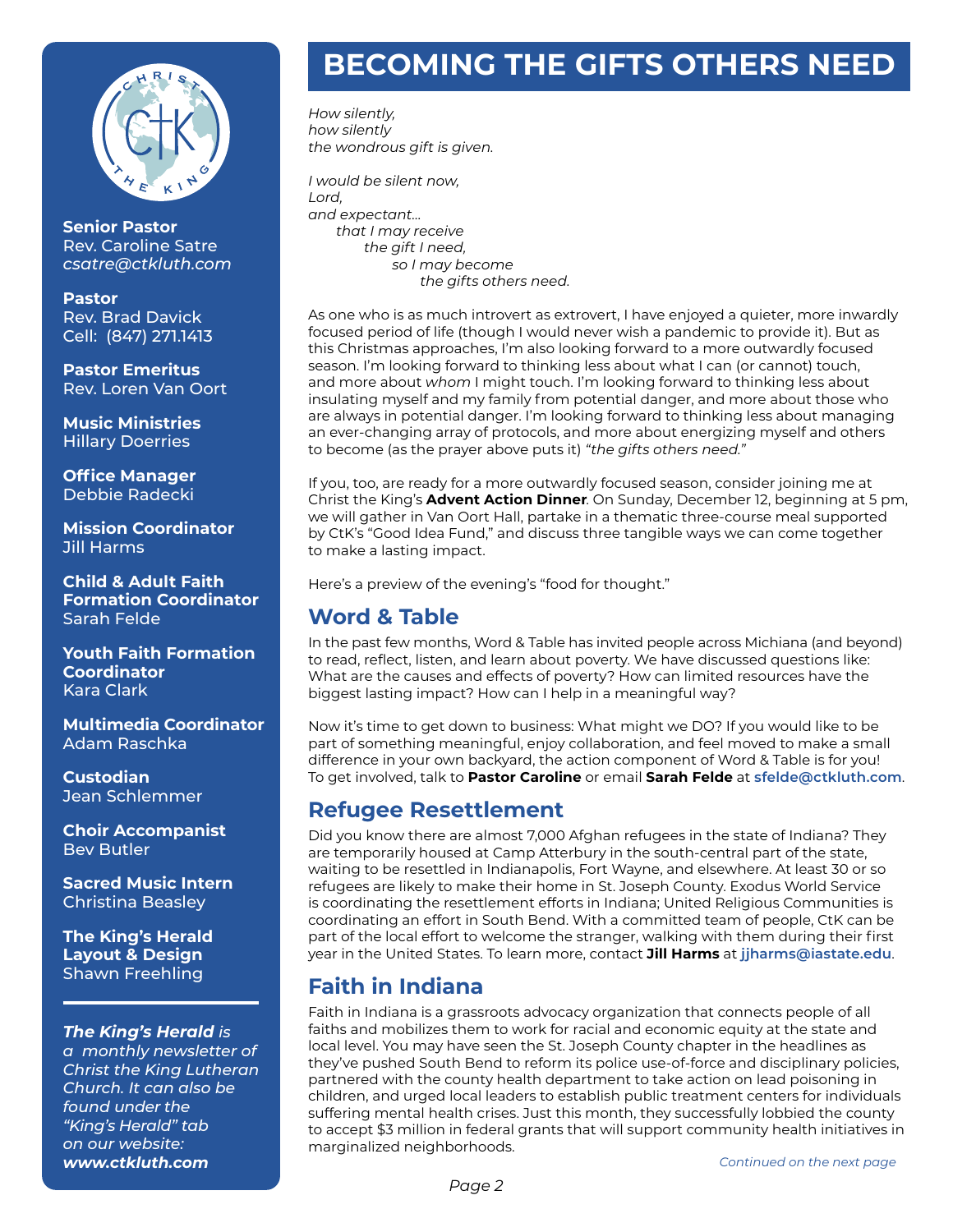# **BECOMING THE GIFTS OTHERS NEED (CONTINUED)**

The community organizers leading this group have built a dynamic coalition of diverse religious traditions that is united in overcoming isolation, transforming our communities, and creating opportunities for the poor and vulnerable and there are plenty of simple ways to be a part of their efforts. For more information, contact **Josh Weinhold** at **josh.weinhold@gmail.com**.

If you're interested in learning about any or all of these opportunities, please join us! Sign up in the narthex or at tinyurl.com/AdventActionDinner soon—to maximize social distancing, this event is limited to 30 people (and childcare will be provided in the nursery). If you're unable to attend but would still like to be part of this exploration process, contact any of the names above.

If none of these opportunities strikes a chord or if life simply takes you in another direction, may you find what you need to become "the gifts others need" this holiday season. At the very least, may you discover that once you start looking outwardly, the possibilities are endless.

*I would be silent now, Lord, and expectant… that I may receive the gift I need, so I may become the gifts others need.*



Amen.

, Satre aroling

 **Pastor Caroline**

# **UPDATED COVID-19 POLICY**

#### **As of Sunday, November 21, the 8:15 am worship service returns to mask-optional for those who are fully vaccinated.**

Masks are still required from **9:30 am–1 pm on Sundays and as determined by certain groups** (e.g., Sunday Night Live). At all other times, masking is optional for those who are fully vaccinated.

# **CHRISTMAS EVE WORSHIP SCHEDULE**

Please join us for Christmas Eve worship at Christ the King! This year, we're offering three services:

- **Indoor Worship at 4 pm:** Held in the sanctuary, this service will include carols, candle lighting, and Holy Communion with pre-packaged elements. Masks are mandatory at this service.
- **Outdoor Worship at 6 pm:** This drive-in service will include Xalt!, battery-operated candles (or bring your own real candles for use outside your vehicle), and Holy Communion with BYO or pre-packaged elements.
- **Indoor Worship at 8 pm:** Held in the sanctuary, this service will include the Sanctuary Choir, the Alleluia Ringers, candle lighting, and Holy Communion with bread and wine (gluten-free wafers and grape juice also available). Masks are strongly encouraged and are mandatory for anyone leading worship or not fully vaccinated. (NOTE: The masking policy may be re-evaluated if COVID numbers change significantly between now and Christmas Eve.)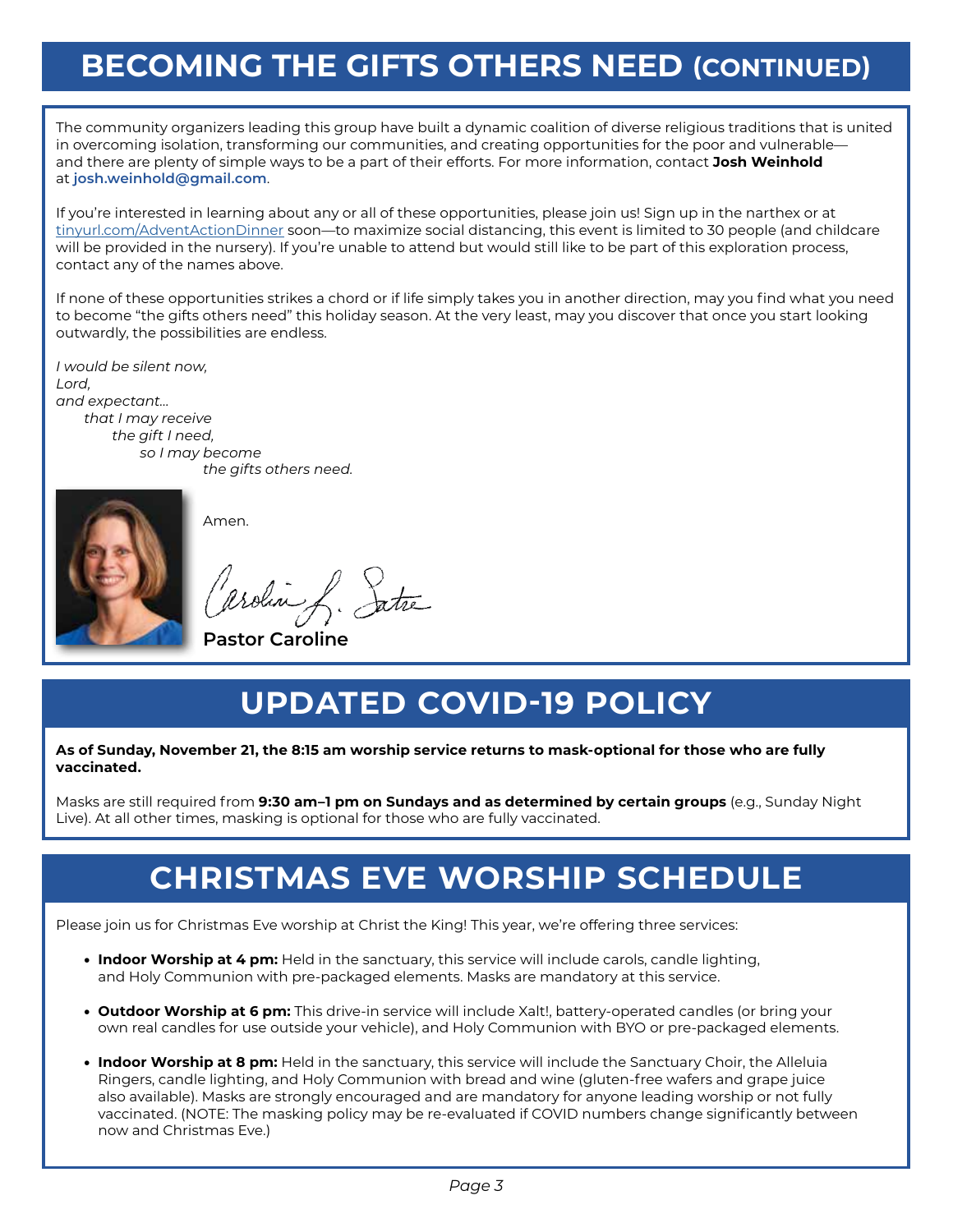# **Goodbye, Drive-in Worship!**

The back parking lot has served us well, but now it's time to come inside! The last drive-in worship service will be held on Christmas Eve at 6 pm. There will be no drive-in worship on December 26. Beginning January 2, the 9:30 am worship service will return to the sanctuary.

#### **Second Half Adventurers Wednesday, December 8, 11:30 am–1:30 pm**

Our Second Half Adventurers invite YOU to the next gathering! Join us for lunch, fellowship, and a concert from the Silvertones of Forever Learning Institute. You can order a box lunch for \$10 or bring your own. Registration is required; sign up at **www.ctkluth.com/events**.

# **Angel Tree Thank You**

Thank you for your generosity with this year's Angel Tree gifts. With your support, CtK was able to bring holiday joy to 200 lives in our community.

# **Thanks from Christ Child Society**

A most sincere thank you to everyone who brought snow boots for the Christ Child Society boot bin in the narthex. A total of 21 pairs of boots in various sizes were delivered to the Christ Child Clothing Center on Sunday, October 17. The vast majority of the donations were brand new, and the gently used boots that were contributed were in very good condition. Your gifts are deeply appreciated by our volunteers, and by the families that we serve.

# **Christ Child Society Mission Grant**

Congratulations to Christ Child Society for receiving a \$5,000 mission grant. This grant will help purchase clothing and shoes for some of the 3,500 children the organization serves each year.

# **ShopWithScrip Fundraising for CtK Missions**

ShopWithScrip provides the opportunity for you to order gift cards for yourself and others, allowing you to shop the brands you love while helping our local community missions. On the first and third Sundays of each month, a ShopWithScrip table will be in the narthex, where you can order any number of gift cards and pick up your previous orders.

*\*\*\*December 5 will be the perfect Sunday to get Christmas presents ordered.\*\*\**



## **Silvertones Concert on December 12**

The Silvertones Choir, directed by CtK's former Director of Music Maretta Hershberger, will give a Christmas concert on Sunday, December 12, beginning at 7:00 pm in the sanctuary.

CtK's own Alleluia Ringers will be an integral part of this event and will provide a 15-minute pre-concert prelude. All are welcome to attend! Masks are required.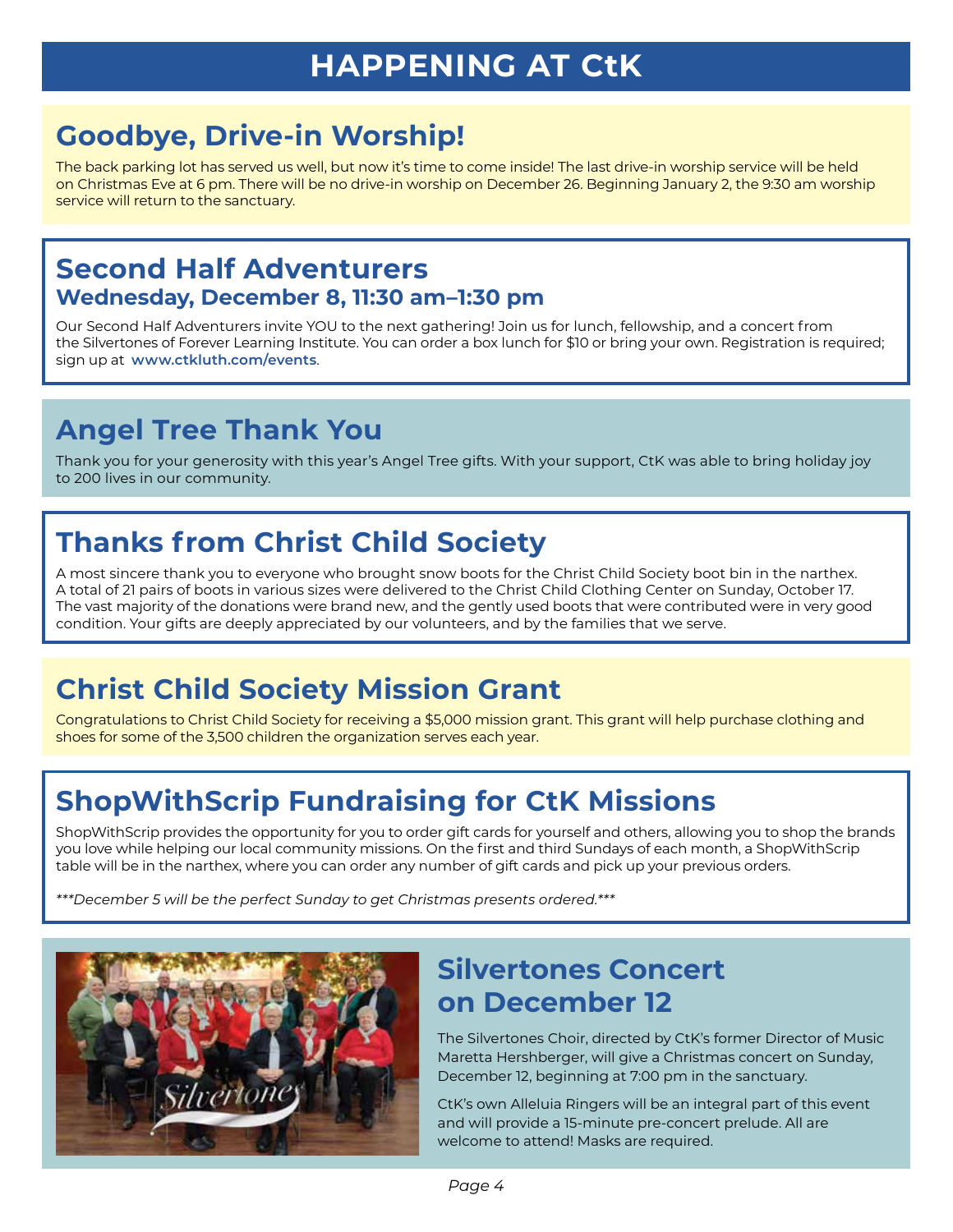# **Fellowship Calendar for 2022**

The Fellowship Committee is excited to reveal the 2022 Fellowship Events Calendar. As information becomes available, we will update you on our ambitious and exciting 2022 fellowship opportunities:

- **• January/February:** Tubing at St. Patrick's Park (all ages—indoor and outdoor fun!)
- **• Winter/spring:** King's Diners RETURNS! (random dinner groupings with other CTK folks)
- **• March:** Drive-in movie at the carpark (drive-in worship worked… why not a movie?)
- **• May:** CtK's Amazing Race (scavenger hunt + fellowship around the Bend)
- **• July:** South Bend Cubs (food, fellowship, and fun at the ballpark)
- **• October:** Trunk or Treat (after the trunks close, stay for a bonfire and cookout for our CtK family—plus PRIZES!)
- **• December:** Cultural gala (start planning how to share your artistic talents NOW!)



#### **Blue Christmas Service on December 21**

CtK's annual Blue Christmas service is scheduled for Tuesday, December 21, at 6:30 pm. This contemplative service is for everyone, but it is especially suited for those of us who have endured any kind of loss or suffering over the past year. The service will begin in neardarkness and include time for prayer, hymn singing, scripture, and candle lighting. Please join Pastor Brad and Hillary as we prayerfully lament before God and one another as a gathered family of faith.

For anyone who might need a little extra support after the service, Fresh Hope for Mental Health will gather in the Youth Room immediately afterward for our weekly meeting. All are welcome.

## **Thank You from the Women's Care Center**

Thanks to members of Christ the King Lutheran Church for recent donations to the Women's Care Center Crib Club. Included in the donations are two bottles of baby wash, one green and one pink baby blanket, five onesies, four bottles of deodorant, and a variety of gently used maternity clothes. It is great to be back to volunteering in person again.

Thanks for your continued support!

**Sandy Whiteman**

## **Support CtK While You Shop with Amazon Smile**

This Christmas season, support CtK when you shop online! Amazon Smile is a simple way for you to help CtK with every Amazon purchase you make. Once you're enrolled, Amazon will donate 0.5% of your purchases to Christ the King.

To register:

- Go to smile.amazon.com and log in with your Amazon username and password.
- Click on the "Accounts" button, then choose "Your Amazon Smile."
- Click the "Change Charity" button.
- Type "Christ the King Lutheran Church, South Bend" in the search box.
- Finally, click the "Select" button and you're ready to go!

If you prefer to shop using the Amazon app on your phone, you can sign up through the Settings menu.

To make sure your donation is recorded, always go to smile.amazon.com when you shop. Thank you in advance for your support!

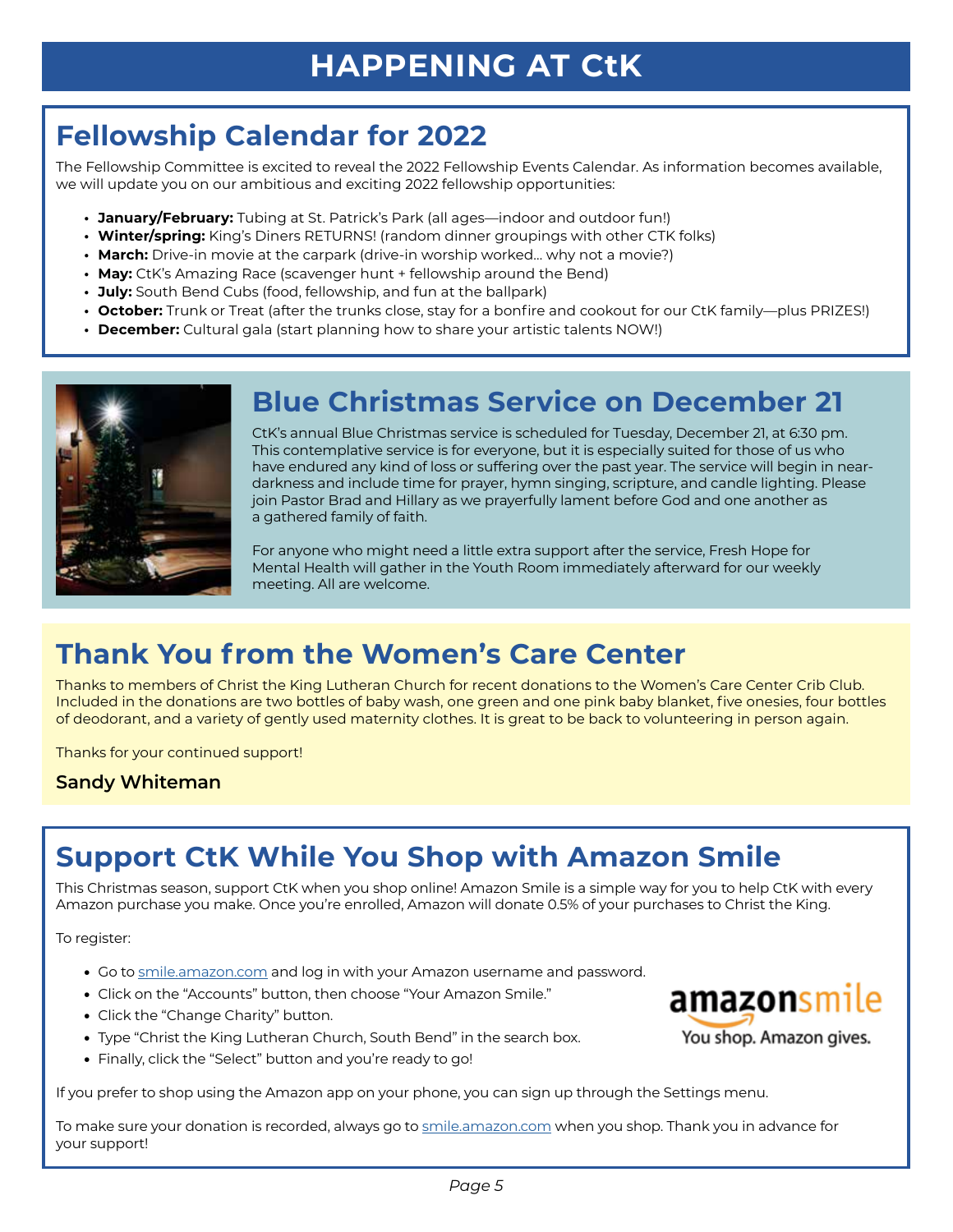#### **Poinsettia Order Forms Now Available**

All are invited to purchase poinsettias to use in decorating the sanctuary for Christmas Eve services. You may purchase as many as you wish. The flowers will be available for you to take home after the 8:00 pm service on Christmas Eve. Forms are available in the narthex, in this edition of the King's Herald, and online at https://www.ctkluth.com/poinsettias.html.

The cost of the flowers is \$5.20 each for 6 1/2" pots (3–6 blooms) or \$14.15 for 8" pots (8–15 blooms).

Many people enjoy having the option at Christmas of donating to the ELCA Good Gifts program. In lieu of poinsettias, you may donate money to the ELCA to be used where help is most needed. A list of donors and those honored and remembered will be printed in the worship folders on Christmas Eve.

To order flowers and/or donate to the Good Gifts program, please fill out the form below and either place it in the offering plate or turn it in to the church office. Please include a check made out to Christ the King Lutheran Church with your form. You may also pay for flower orders and/or donate to the ELCA Good Gifts on the church website. Order forms and money are due by **December 12**. Thank you for your contribution!

# **LET'S DRESS UP THE SANCTUARY FOR CHRISTMAS!**

ı

I

You are invited to purchase poinsettias to use in decorating the Sanctuary for the Christmas Eve services. You may purchase as many as you wish, and the flowers will be available for you to take home *after the 8:00 pm service* on Christmas Eve. The cost of the flowers is **\$5.20** each for 6 1/2" pots (3-6 blooms) or **\$14.15** for 8" pots (8-15 blooms).

Many people enjoy having the option at Christmas of donating to the ELCA Good Gifts program. In lieu of poinsettias, you may donate money to ELCA to be used where help is most needed.

A list of donors and those honored and remembered will be available in the worship folders Christmas Eve.

Please fill out the slip below and either place it in the offering plate or turn it in to the church office. Include your check made out to CtK with your order form or donation. You may also place flower orders or donate to ELCA Good Gifts on the church website. Thank you for your contribution!

#### *The deadline for ordering flowers is Sunday, December 12th. You may continue to donate to ELCA Good gifts online after the flower deadline.*

|                                    |                                | No. of 6 1/2" ____________ RED Poinsettias ______________ WHITE Poinsettias                            |  |
|------------------------------------|--------------------------------|--------------------------------------------------------------------------------------------------------|--|
|                                    |                                | Total No. 6 1/2" potted Plants ___________ @ \$5.20 each = \$ ____________________                     |  |
|                                    |                                | No. of 8" RED Poinsettias WHITE Poinsettias                                                            |  |
|                                    |                                |                                                                                                        |  |
|                                    | Donation to ELCA Good Gifts \$ |                                                                                                        |  |
|                                    |                                | <b>Total enclosed:</b> \$ ________________________________Cash / Check made out to CtK (Please circle) |  |
| (Please circle in honor or memory) |                                |                                                                                                        |  |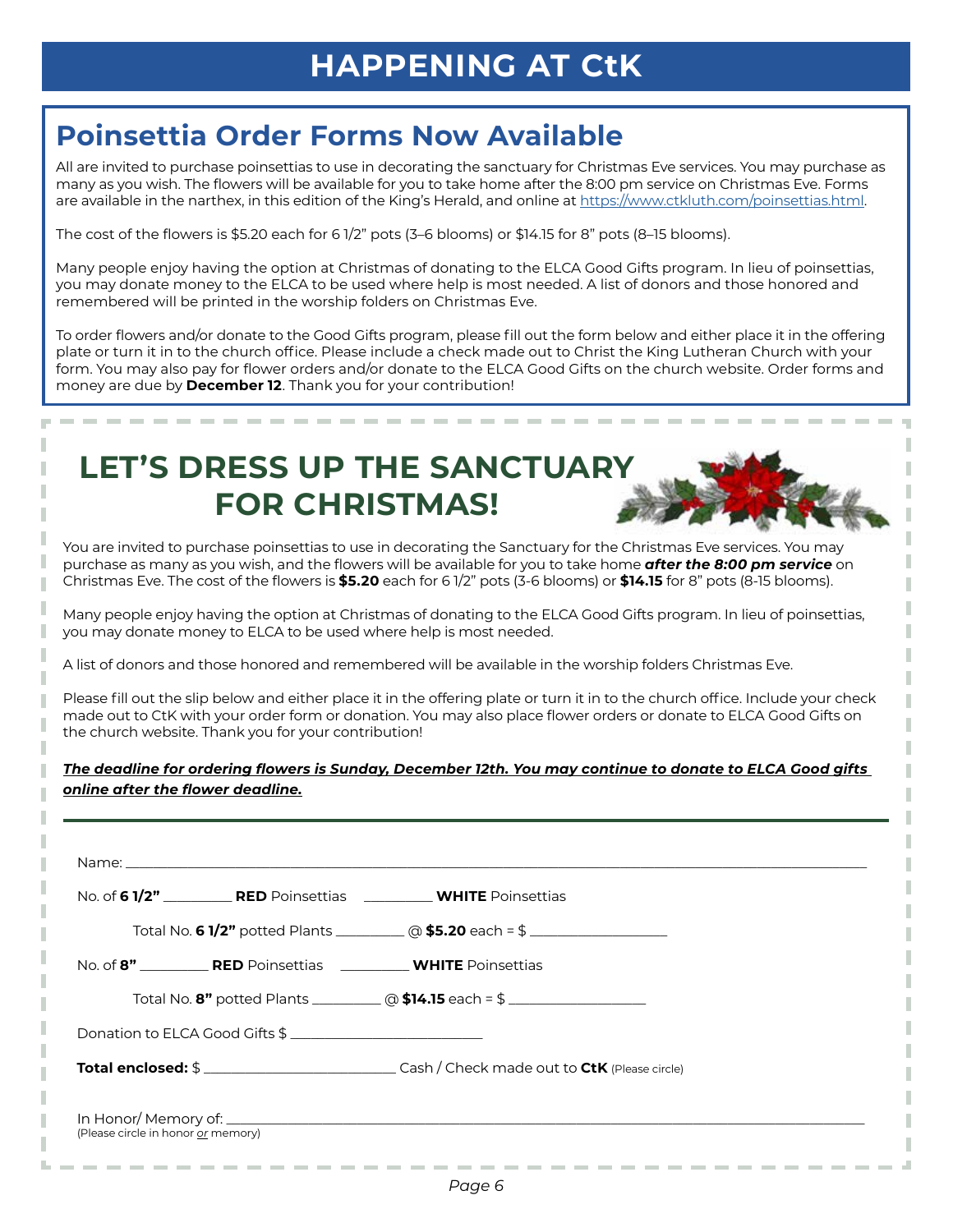# **Sunday School Update**

After nearly a full semester meeting outdoors, children's Sunday school gathered on November 21 for our final in-person class of 2021. Thank you for a successful fall despite the unusual circumstances!

All classes are transitioning to **take-home Sunday school for the season of Advent**. Families, please be sure to pick up your **"Advent in a Bag"** activity kits beginning **Sunday, November 28**. If you can't make it that day, extra bags will be available in the narthex, or you can contact Sarah Felde to make alternate arrangements.

**Our goal is to return all classes to in-person, indoor instruction on January 9** (pending COVID trends at that time). At that point, most of our kids will have been fully vaccinated. That being said, we are sensitive to the fact that children under age 5 can't yet receive the vaccine, so we will have the following measures in place to protect our youngest students:

- The preschool/kindergarten class will meet in our largest classroom (Room 405/the former Shamrock room). Each family will be placed at their own table to ensure adequate social distancing.
- Masks will be required of all students in all classrooms.
- Take-home Sunday school materials will be provided to any families who are not yet comfortable joining us in person.

Watch for updates via email and in the weekly Constant Contact as we get closer to the new year!

#### **Join Us for an Outdoor Christmas Event!**

Are you looking for a fun yet meaningful activity this holiday season? If so, please join us on Sunday, December 19, at 3 pm for an interactive outdoor Christmas event! Although this event is primarily aimed at families with young children, all are welcome to join us. The more, the merrier! Bring a friend!

We'll gather in the outdoor chapel for an introduction, then "follow the star" to several stations around the back parking lot. At each station, we'll meet different people from the Nativity story (as portrayed by CtK's youth!). Everyone will then return to the outdoor chapel for a brief conclusion, followed by cookies and hot chocolate.

Hope to see you there!

## **Adult Study Opportunities**

CtK offers a range of adult study opportunities throughout the week. Read on to find a group that's right for you. All are welcome!

- **Parsing Scripture with Pastor Steve:** Join Pastor Steve for a closer look at the week's Gospel reading. This group meets in person on Sundays at 10:15 am in Room 502/504; another session is held via Zoom on Monday evenings at 7 pm. Connect at www.ctkluth.com/ps2.
- **Women's Journey:** Pastor Caroline has joined the Women's Journey group! The group meets Wednesday mornings at 10 am in Room 303 and does book studies and Bible study. Rather than meeting at CtK the first Wednesday of the month, the group volunteers at Cultivate Food Rescue. Contact Susan Lightcap or Pastor Caroline for more information.
- **Men's Study Group:** The Men's Study Group meets on the second and fourth Thursday of each month at 8:30 am. Topics vary and are selected by the group. Formats have included video/discussion, book study, and Bible study. The current topic is a Bible study of the Epistles (read prior to meeting, discuss at meeting). Contact Chuck Trundle or the church office for more information.
- **Women on Wednesdays:** Women on Wednesdays (WOW) meets the first and third Wednesday of each month at 2:30 pm in Room 504 and uses *Gather* magazine as the focal point of their study. The magazine is available online at *gathermagazine.org*. For more information, please contact Jan Irvine.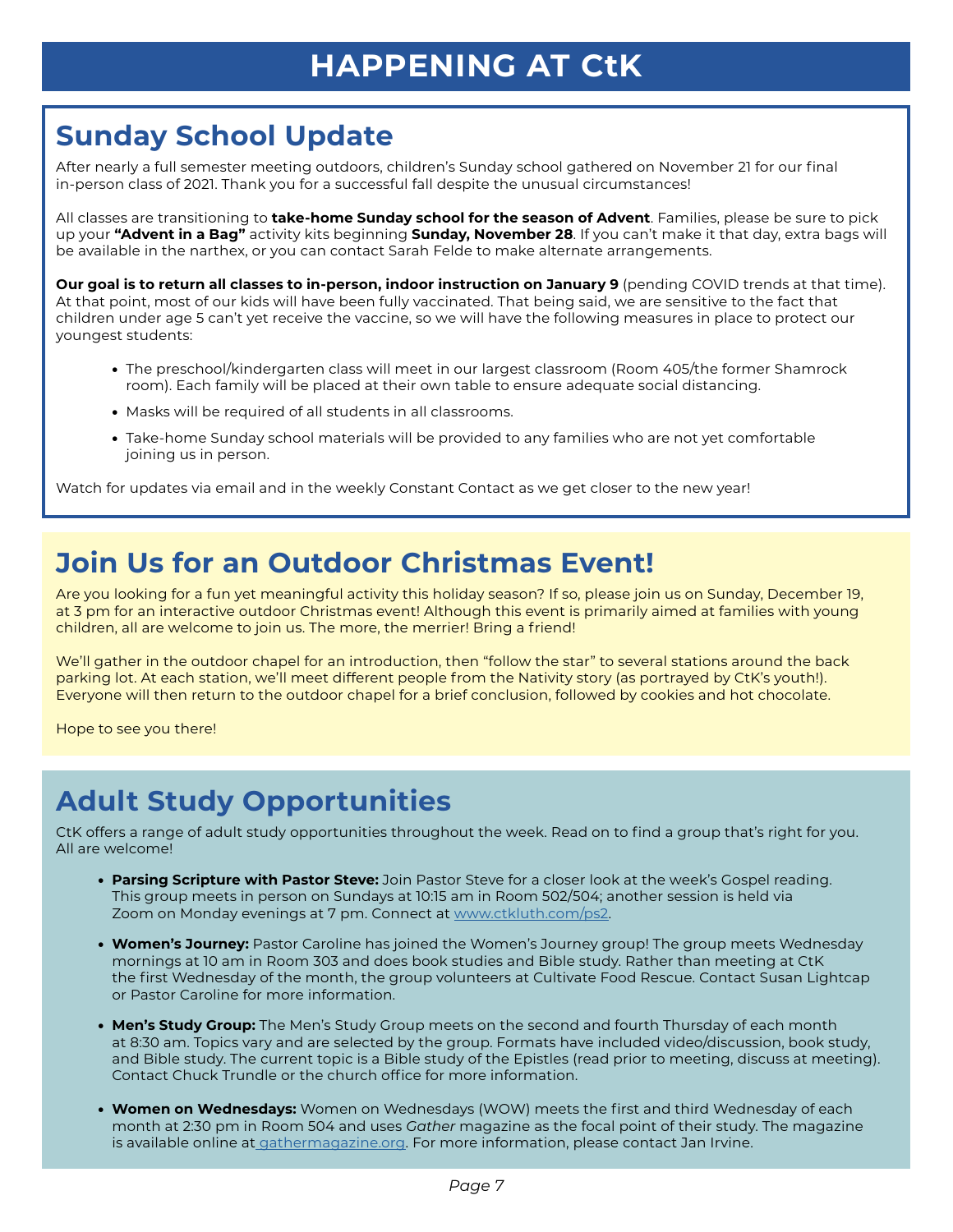# **"Your Theology in 66 Verses" Continues**

All are invited to "Your Theology in 66 Verses," led by **Pastor Brad**, as we read our way through the Bible, one book at a time. As we finish each book, we'll select one verse that best reflects the heart of our faith.

Meetings will be held via Zoom on the Sundays listed below, beginning at 12:30 pm. Meeting dates and corresponding books are as follows:

- **December 5:** Job
- **December 19:** Psalms

Log in with meeting number **881 0686 0112** and passcode **66verses**.

New faces are always welcome! Drop in for a session, even if you haven't been reading along so far! For more information, please contact **Pastor Brad** or **Sarah Felde**.

# **CtK Movie Club:** *About Time*

Do you love watching movies? Do you want to form meaningful relationships with other CtK members through relaxed conversation? If so, join the CtK Movie Club on **Saturday, December 4,** at **10 am** in the narthex. This month's movie is *About Time*, which is streaming on Netflix and available at local libraries.

Please reach out to **Josh Weinhold** or **Sarah Felde** for more information.

# **CtK Yarn Club**

Attention knitters and crocheters: The CtK Yarn Club meets the first Friday of each month at 10 am in Room 303. Work on your current project and enjoy good conversation. No experience necessary!

# **Advent Devotionals Now Available**

Free copies of *Heaven and Nature Sing*, the 2021 Advent devotional from Augsburg Fortress, are now available. Pick up your copy from the basket in the narthex or the front office vestibule. Both regular and large-print editions are available!

# **GriefShare**

If you or someone you know has suffered the loss of a loved one, please consider joining GriefShare. No matter how long ago, how recent, or what kind of loss it was... all are welcome!

GriefShare is a grief support program we are proud to offer at CtK. Since our first GriefShare session in January 2020, we've had both CtK members and others from the community take part in one (and

sometimes more than one) of the 13-week sessions. All who have participated have found it to be a welcoming place to begin and continue the healing process after a loved one has died.

Our next GriefShare session will begin Tuesday, January 11. We will meet at CtK from 10 am to noon. We would be honored to have you join us. Don't hesitate to reach out to anyone from the CtK GriefShare team (**Jill Harms**, **Pastor Brad**, **Carmen Burlingame**, and **Kara Clark**) for more information.





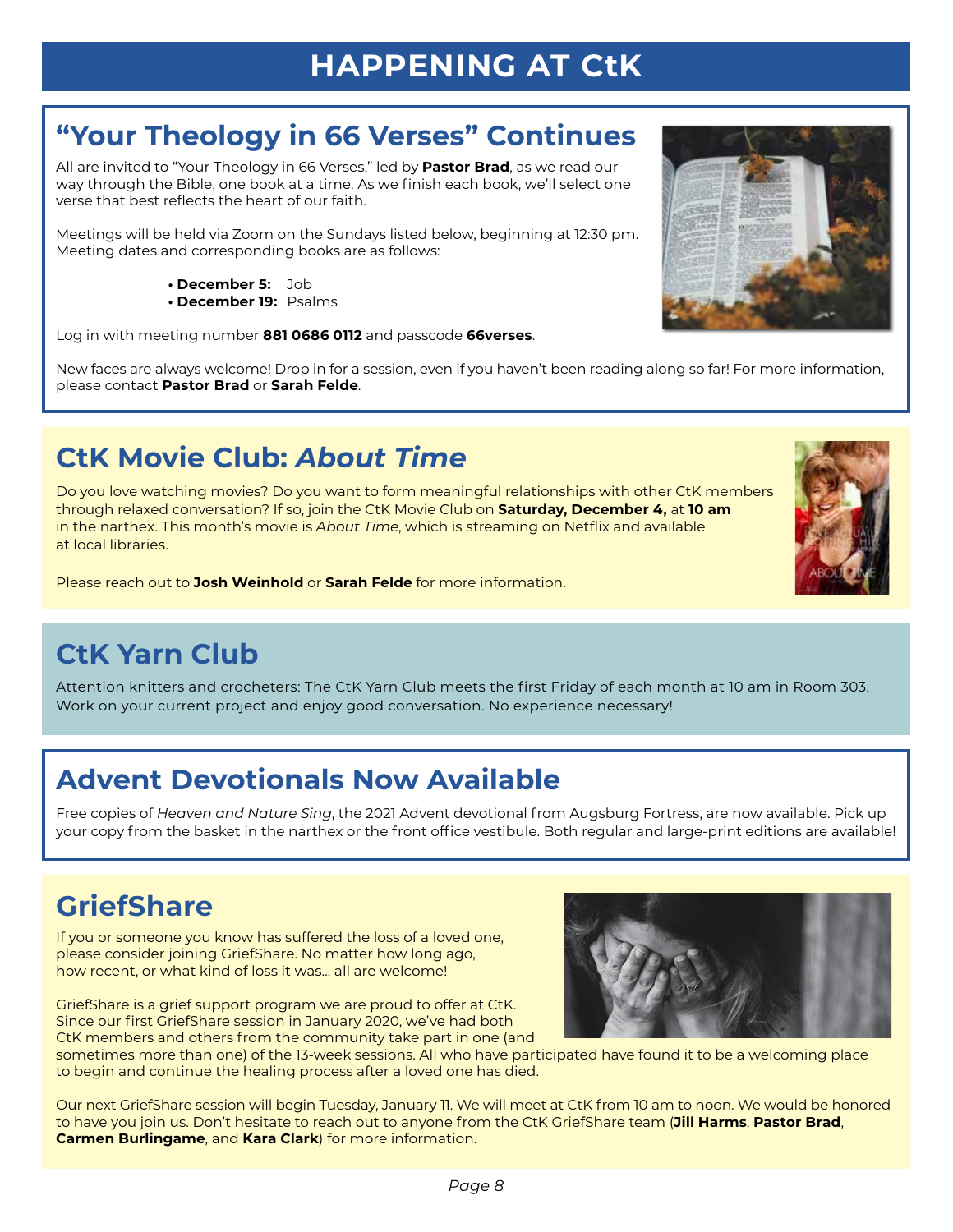## **Word & Table Action Team Update**

The action phase of Word & Table is off to a productive start! On Sunday, November 21, over 20 people (representing CtK, Clay Church, and the community at large) met in person for a half-day retreat with Dr. Dhaval Patel. Through a variety of interactive exercises, Dr. Patel helped us get to know one another, think about why we are motivated to address poverty, and identify the many factors to consider when designing a successful program. He also led us through a brainstorming session in which we generated over 60 ideas for serving those affected by poverty!

After thoughtful consideration, we narrowed down our list and identified four categories of programs that were of particular interest to Action Team members. Our next steps are to research existing services in these categories, generate ideas for programs that might fill any "gaps," and work together to decide on one specific program to launch in the months ahead.

It's not too late to join in this exciting, inspiring, and important effort! The group plans to meet twice via Zoom in the coming weeks, then gather in January for another in-person session with Dr. Patel. If you would like to learn more or join us, please contact **Pastor Caroline**, **Jill Harms**, or **Sarah Felde**.

# **Youth Service Day Recap**

On Saturday, November 14, a team of 11 youth and 4 adults worked to help organize the church library, the "magic closet" of art (and other!) supplies, and one of the children's Sunday school classrooms. It was a BIG job and the kids got so much accomplished! You never know what you'll find in that magic closet... from pink flamingos to sombreros to countless popsicle sticks… a lot has accumulated over the years! A small Christmas tree was discovered, and the kids decorated it for the youth room. It looks great! Thanks to all who participated. Your time and hard work are much appreciated.

## **"Reverse Advent" Food Drive**

CtK's youth will be sponsoring a "Reverse Advent" Food Drive from November 28 through December 26. We invite everyone in the congregation to join us in this effort to help families in our community. Many participated last year, and we were able to take several carloads of food to Clay Food Pantry.

The idea behind "Reverse Advent" is that instead of getting something each day of Advent, you give something (in this case, a food item). You can collect your items in a Christmas bag or wrapped box, but any container will do. When completed, bring your donations to the CtK youth room. The youth will get everything together and take it to Clay Food Pantry after Christmas.

We've compiled a list of Clay's most needed food items for your convenience. Feel free to add them to your collection in the order shown, or in whatever order you choose. For more information, contact **Jill Harms** or **Kara Clark**.

- 1. Cereal
- 2. Oatmeal
- 3. Bottle of juice
- 4. Coffee
- 5. Coffee creamer
- 6. Pancake mix
- 7. Pancake syrup
- 8. Jelly
- 9. Mac and cheese
- 10. Soup
- 11. Ramen noodles
- 12. Mayo
- 13. Barbecue sauce
- 14. Ketchup
- 15. Italian or Western salad dressing
- 16. Shortening or olive oil
- 17. Instant mashed potatoes
- 18. Boxed stuffing mix
- 19. Boxed scalloped potatoes
- 20. Boxed hash browns
- 21. Noodles
- 22. Cornbread mix
- 23. Canned pineapple
- 24. Canned tuna
- 25. Canned chicken
- 26. Cake mix
- 27. Cake icing
- 28. Brownie mix
- 29. Hot chocolate
- 30. Marshmallows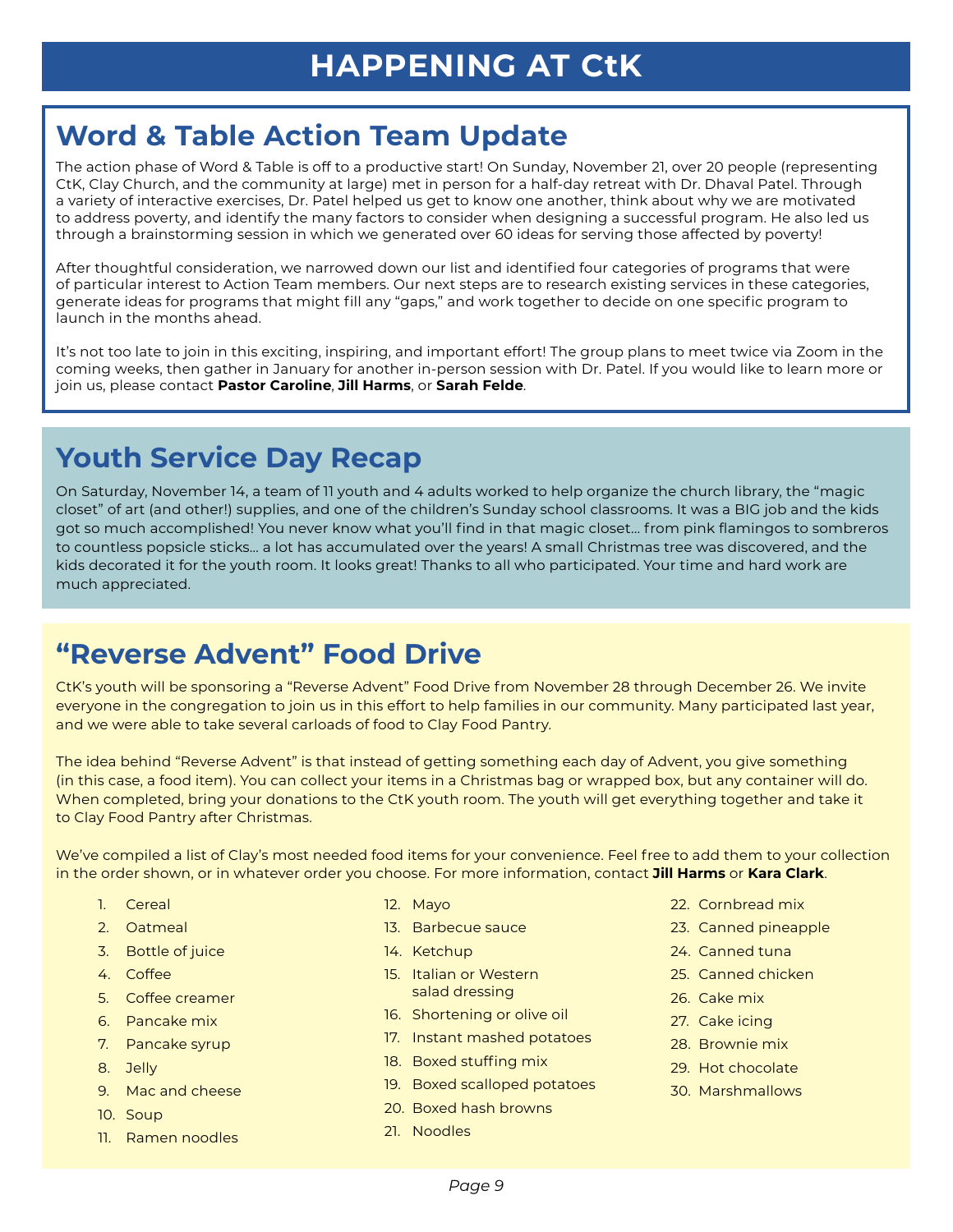## **Youth Christmas Party**

All 6th through 12th grade youth are invited to the Youth Christmas Party on December 11 from 5–8 pm. We will watch the movie *Elf*, enjoy pizza, decorate cookies, and have a small gift exchange. This is the perfect way to get in the Christmas spirit. If you've been waiting for the "right" time to get involved... now is the time!

If you have any questions, feel free to contact **Kara Clark**.

# **SNL Update**

The last SNL of 2021 will be Sunday, December 12, at 5 pm. We hope to see you there!

Also, please note: **There will be a time change for SNL when we resume in January**. We are excited to announce that we're bringing back dinner! **Starting in January, we will meet from 5–7 pm**. More information to come. Contact **Kara Clark** if you have any questions.

# **An Invitation from the Property Committee**

We would like to invite you to join the Property Committee at Christ the King. The Property Committee primarily oversees the maintenance and improvement of the church building and grounds. This includes things like HVAC maintenance, light bulb replacement, plumbing repairs, snow removal, lawn care, building cleaning, etc. Part of the church's annual budget is managed by this committee to get all of this done.

The Property Committee does this work either by fixing it ourselves (simple things like faucet repair or sprinkler head replacement) or by coordinating suppliers for more complex things (like EJ White to fix our air handlers or MAC Services to replace a septic lift pump). As the building ages, more things need repair or replacement, so the committee also coordinates more major items such as soffit or roof replacement.

If you are wondering about the skills needed to serve on this committee, the work done is similar to the ongoing maintenance on a home. Whether you are a DIYer or someone who contracts everything out, you have what it takes to serve. The committee meets once a month (second Tuesday of the month at 7 pm), and that is the only fixed meeting time. We sometimes meet on a Saturday to do work (usually a churchwide work day) or at other agreed-upon times for special projects.

If you would like to take advantage of this opportunity or have questions, please contact one of the current members of the Property Committee: Mike Radecki, Bob O'Dell, Glenn Jensen, Ron Stuckey, or Chuck Trundle.

## **Volunteers Needed for the CtK Tech Team**

A few months ago, CtK began livestreaming the 11:15 am service for Worship on the Web. We are extremely grateful for the volunteers who have been working on it since we began, but now it's time to widen the circle. No matter your experience level, we would love for you to join the Sunday morning tech team! While designing the procedures, we took special care to make them easy for beginners to learn. We're seeking volunteers to be at 11:15 am services for:

- **Sound mixing for the sanctuary:** Mix the sound for people attending in person. This is done sitting in the back of the sanctuary with the CtK iPad.
- **Sound mixing for the livestream:** Mix the sound for people attending virtually. This is done at one of the stations in the tech room.
- **Livestream operation:** Operate the video board to select video sources when they're needed during the service. This is also done sitting at one of the stations in the tech room.

If you're interested, please email Adam, our multimedia coordinator, at **media@ctkluth.com** to get on the schedule.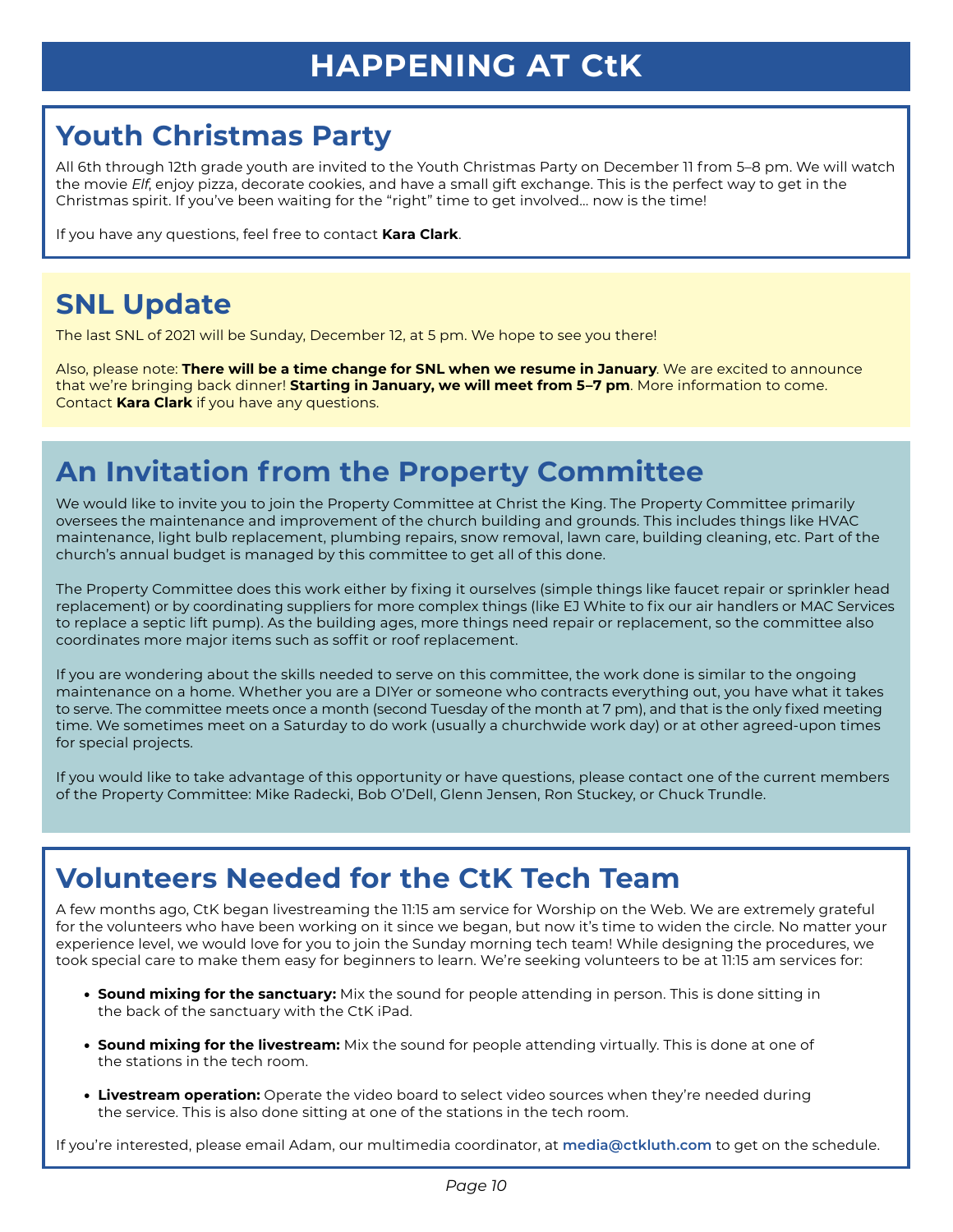# **CtK BUSINESS UPDATE**

# **FINANCIAL GIVING STATEMENT – OCTOBER 31, 2021**

| <b>Summary of Missional/Charitable Gifts</b> | <b>OCTOBER</b> | YTD       |
|----------------------------------------------|----------------|-----------|
| <b>ELCA Mission Work</b>                     | \$155          | \$31,919  |
| <b>Community Mission</b>                     | \$863          | \$72,248  |
| <b>International Mission</b>                 | \$8            | \$14,552  |
| <b>INTO Mission Fund</b>                     |                | \$1,811   |
| Seminary Fund                                | \$180          | \$2,090   |
| CMG - Word and Table                         | \$13,040       | \$23,185  |
| Sunday School                                | \$68           | \$468     |
| <b>Youth Activities</b>                      | \$1,058        | \$6,710   |
|                                              | \$15,371       | \$152,982 |

**Operating Outlook** *(Monies used to pay benevolence to I/K Synod, utilities, staff salaries, and programming expenses)*

|                             | <b>OCTOBER</b> | YTD        |
|-----------------------------|----------------|------------|
| <b>Income</b>               | \$60,269       | \$490,047  |
| <b>Expenditures</b>         | \$51,074       | \$520,384  |
| <b>Surplus (Deficit)</b>    | \$9,196        | (\$30,337) |
|                             |                |            |
|                             | <b>OCTOBER</b> |            |
| <b>Trust Memorial Fund</b>  | \$7,305        |            |
| <b>Trust Endowment Fund</b> | \$132,556      |            |
| Total                       | \$139,861      |            |
| <b>Loose Offering</b>       |                |            |
| Seasons Counceling          | \$494          |            |



*Page 11*